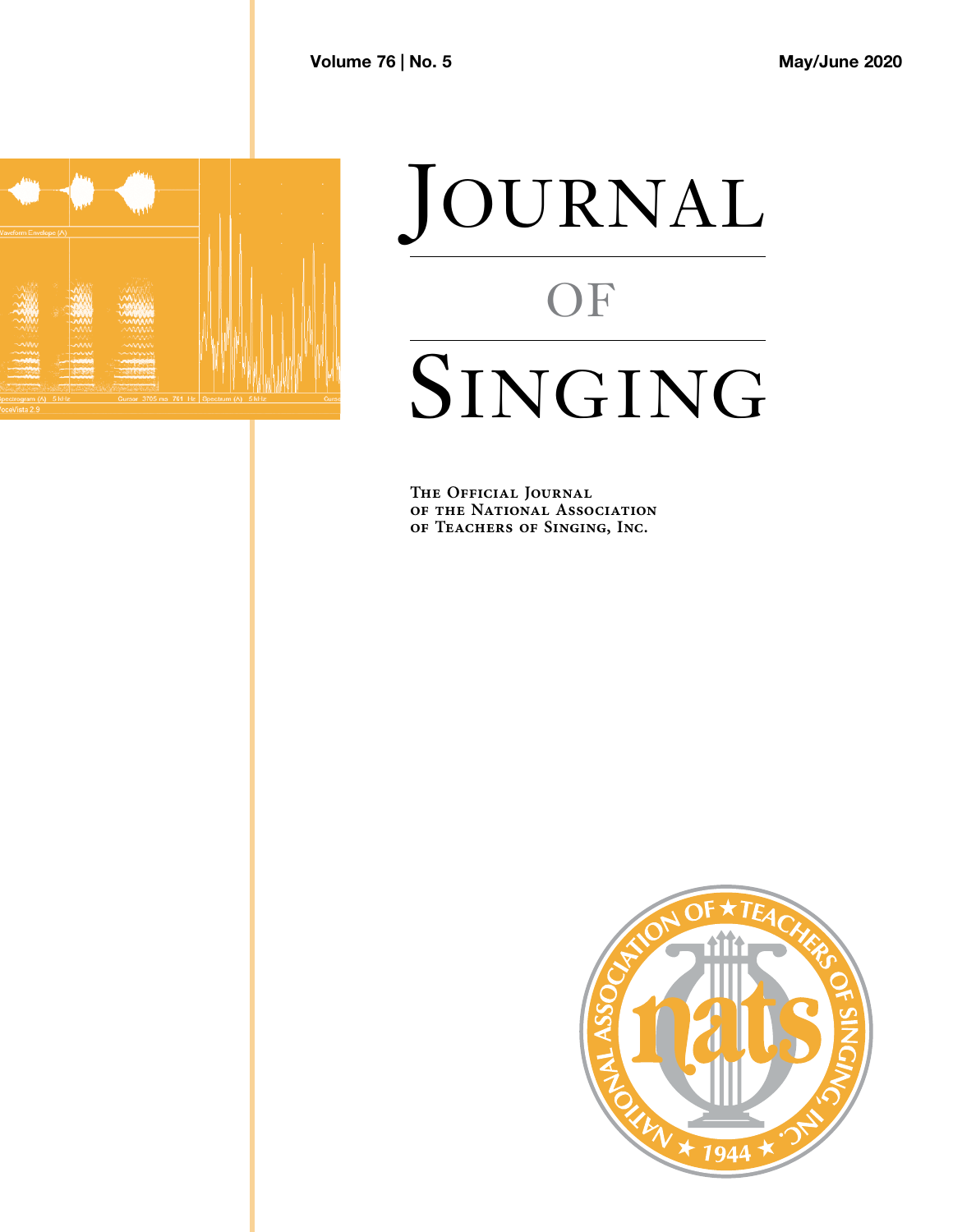## THE LISTENER'S GALLERY Gregory Berg



**Gregory Berg**

*Living in the Body: Songs of Lori Laitman*. Jennifer Check, Ashley Emerson, Sari Gruber, Alisa Jordheim, Maureen McKay, soprano; Margaret Gawrysiak, mezzo soprano; Darryl Taylor, countertenor; Dominic Armstrong, Vale Rideout, tenor; Randall Scarlata, baritone; Thomas Kraines, cello; Gary Louie, alto saxophone; Emily Skala, flute; Warren Jones, Lori Laitman, Andrew Rosenblum, Kirsten Taylor, piano. (Naxos 8.559872–73; 74:47)

"And I Will Bring Them," "Todesfuge," "Tis Philosophy," "Dear Future Roommate," "What You Wanted," "I Am In Need of Music," "Journey," "The Act," "The Silver Swan," "On a Photograph," "Lullaby," "You Leave Me Bent." *The Joy of Uncreating*: "Illumination," "The Joy of Uncreating." *The Blood Jet*: "Morning Song," "Rival," "Kindness," "Balloons." *Sable Pride*: "A Brown Girl Dead," "Incident," "Tableau." *Two William Carlos Williams Songs*: "Full Moon," "Light Hearted William." *Living in the Body*: "Burn-

Journal of Singing, May/June 2020 Volume 76, No. 5, pp. 623–628 Copyright © 2020 National Association of Teachers of Singing

May/June 2020 **623**

ing the Woods of my Childhood," "Living in the Body," "Not for Burning," "Lost at Table," "Bring on the Rain," "Crossroads." *Five Lovers*: "On Meeting Again," "Lovely in the Bones," "The Morning," "Second Date," "July 95 Degrees." *On the Green Trail*: "On the Green Trail," "Looking at My Hands," "Small Night Song from Oneonta." *Rivers of Horses*: "My Hand Forever," "A Blessing," "A Birth," "The War God's Horse Song," "Two Horses Playing in the Orchard." *The Soul Fox*: "The Man Who Lied," "Sarong Song," "Aubade," "Night Song," "The Soul Fox." *Short Songs for Edward*: "Avocado and Goat Tree," "When You Have to Make a Poo," "Sometimes You Get A Boo-Boo," "Please and Thank You."

Lori Laitman is one of America's most prolific, accomplished, and admired art song composers, but the informal biography on her website tells the astonishing story of how she might not have ever entered the arena of art song in the first place were it not for the relentless insistence of soprano Lauren Wagner, her good friend and former roommate. In 1991, Wagner won a Concert Artists Guild competition that would give her the opportunity to make her first professional recording. Wagner reached out to Laitman, her friend since their days at Interlochen, and begged her to compose something that Wagner could sing for her debut CD. At this point, Laitman was strictly a composer of instrumental music with no idea how one went about composing a serious art song. Anxious not to disappoint her friend, Laitman began looking through books of poetry in search of a text that might inspire her. Before long, she found herself drawn to the work of Sara Teasdale, and by the end of the year Laitman had set Teasdale's "The Metropolitan Tower" to music. Amazingly, Laitman's very first art song was nothing less than a masterpiece, and it was just the spark of what would become a truly glorious career. Almost three decades and more than three hundred songs later, Laitman's creative flame shows no signs of flickering. Whether in the intimate context of art song or on the more expansive canvas of opera, Lori Laitman continues to create vocal music of the very highest standard. Thank goodness for the determined friend who would not take no for an answer.

This two-disk set from Naxos, part of their highly regarded series called American Classics, is the result of several years of tireless and diligent work by Laitman to create recordings of her songs that had not yet been committed to disk. As if this weren't already a formidable undertaking, she was also determined to rerecord those songs that had been revised since receiving their initial recordings. Thus, every one of the more than fifty pieces contained on these disks is either a world premiere recording or in some way a new recording. They span twenty years of her career and represent a dizzying array of colors, moods, and textures. Needless to say, a project of these dimensions does not come together easily nor quickly. The actual recording sessions back in 2017 were followed by months of editing, ordering of tracks, and crafting of program notes. The result of all this work is a monument to excellence and a potent reminder of the mysterious magic that occurs when poetry and music are combined with such mastery and such love.

This release is powerfully moving even before one has listened to a single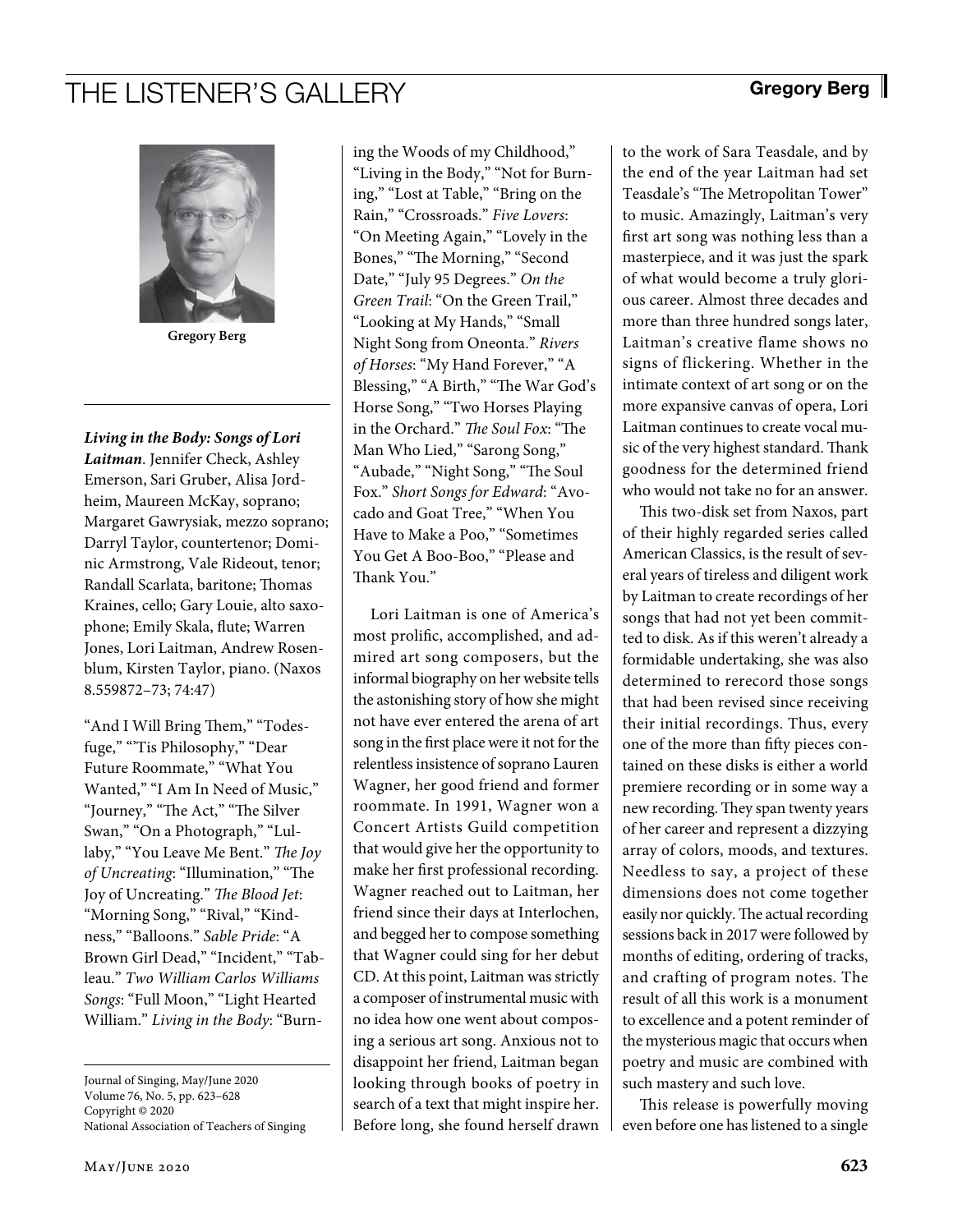#### *Gregory Berg*

I

measure of the remarkable music it contains. The program notes, lovingly crafted by the composer herself, testify to the rich web of relationships that are the very essence of a career like Laitman's. Every one of these works sprang from someone's desire for a new piece of music to enter the world. In some cases, it was a commission to honor someone's memory or to support an important cause. In other cases, it was a gifted singer in search of something new and exciting for them to perform. Some of the stories shared in these program notes are of projects that fell dormant for one reason or another, only to be revived down the road and given new life. In one instance, it was a misunderstanding with a poet that caused access to a particular poem to be withdrawn, but which led the original song to be reconceived as a poignant instrumental piece for saxophone and piano titled "Journey." The stories behind many of these works speak to the unpredictable nature of the creative life where carefully laid plans are sometimes discarded in favor of the reinvigoration of new possibilities.

Sadly, there is no way to chronicle all of the musical glories to be found in these two disks, but several overarching themes are paramount. One is Laitman's uncanny ability to enhance the intrinsic qualities of every text she sets to music. From the pungent verse of Sylvia Plath to the sweeping beauty of a verse from Isaiah, Laitman's music always draws us deeper into the text at hand. Another of her most important qualities is an unerring understanding of how the human singing voice operates and what kind of melodic lines bring out the best in voices. Laitman may have begun her musical life as a flutist, but she has a singer's heart and a singer's ear. She also knows how to craft music that will perfectly suit a particular voice. One of the clearest indications of that comes early on the first disk when we move from *The Blood Jet*, written for the gleaming soprano of Sari Gruber, to *Sable Pride*, which was composed for warmer, duskier sound of countertenor Darryl Taylor.

Again and again on these disks, we experience the perfect matching of music to voice. But the songs of Lori Laitman are about much more than what the singer gets to sing. Her piano accompaniments are exquisitely crafted in a way that makes them more than mere accompaniments while always supportive of the singer. Incidentally, one of the four fine pianists who are heard here to such great advantage is Andrew Rosenblum, who is one of the composer's sons. But Laitman does not limit herself to the customary pairing of piano and voice. *Living in the Body*, which gives this release its title, is a setting of six poems by Joyce Sutphen that combines soprano voice with saxophone in a manner that sounds exactly right. This is one of several instances in which instruments other than piano are used to telling effect. It is also important to acknowledge the thematic range that this collection represents. We experience everything from the horrors of the Holocaust to the comic tedium of a second date. The world of poetry can take us anywhere, and when the words are set to just the right music, the journey becomes even more vivid.

Laitman shares helpful background information on every single work, and biographies are included of every musical participant. Full texts are available in an online supplement. This release is a treasure trove both for fans of the composer as well as for those who are discovering the riches of her work for the first time.

#### *Emergence: Emily Dickinson*. Nadine Benjamin, soprano; Nicole Panizza, piano. (Stone Records

5060192780864; 78:50)

Aaron Copland: *Twelve Poems of Emily Dickinson*: "Nature, the Gentlest Mother," "There came a wind like a bugle," "Why do they shut me out of Heaven?," "The world feels dusty," "Heart, we will forget him," "Dear March, come in," "Sleep is supposed to be," "When they come back," "I felt a funeral in my brain," "I've heard an organ talk sometimes," "Going to Heaven!," "The Chariot." Luigi Zaninelli: *Seven Epigrams of Emily Dickinson*: "Had I pleasure you had not," "Who knows where our hearts go," "I trust this sweet May Morning," "We wouldn't mind the sun dear," "I am studying music now," "Till it has loved," "You might not know I remembered you." Juliana Hall: *To Meet a Flower*: "'Whose are those little beds,' I asked," "God made a little gentian," "The daisy follows soft the sun." "A Northeast Storm." *In Reverence*: "It is an honorable Thought," "Lightly stepped a yellow star," "Prayer is the little implement," "Papa above!" "The grace my little cottage is." Sylvia Glickman: "Black Cake: A Recipe by Emily Dickinson." Ella Jarman-Pinto: "This Little Rose."

In the pantheon of great poets, Emily Dickinson (1830–1886) occupies an especially hallowed place. She was a spectacularly gifted writer and a daring innovator, but there is also something of a veil of mystery surrounding who she was and from